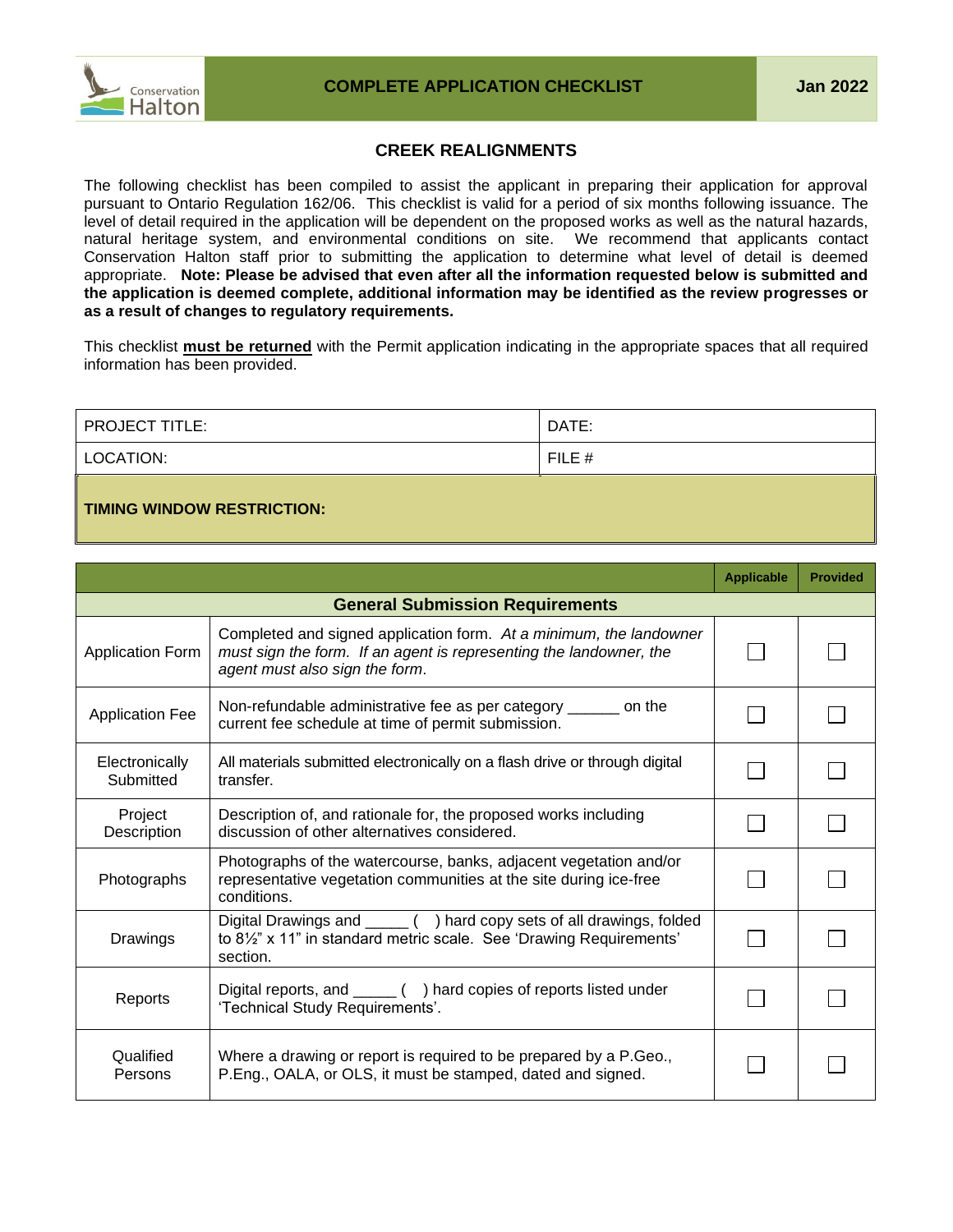|                       |                                                                                                                                                                                                                                                                                                                                                                                                                                                                                                                                                                                                                                                                                                                              | <b>Applicable</b> | <b>Provided</b> |
|-----------------------|------------------------------------------------------------------------------------------------------------------------------------------------------------------------------------------------------------------------------------------------------------------------------------------------------------------------------------------------------------------------------------------------------------------------------------------------------------------------------------------------------------------------------------------------------------------------------------------------------------------------------------------------------------------------------------------------------------------------------|-------------------|-----------------|
| Study<br>Confirmation | Confirmation that an approved Environmental Assessment,<br>subwatershed study or similar comprehensive study has<br>recommended the proposed works (applicable for all major creek<br>realignments).                                                                                                                                                                                                                                                                                                                                                                                                                                                                                                                         |                   |                 |
|                       | <b>Drawing Requirements</b>                                                                                                                                                                                                                                                                                                                                                                                                                                                                                                                                                                                                                                                                                                  |                   |                 |
| <b>Digital Copies</b> | Technical drawings and plans provided in the most recent version of<br>AutoCAD and properly georeferenced to real world coordinates (i.e.<br>NAD83, UTM, Zone 17). File formats in order of preference are dgn,<br>dwg, and dxf.<br>GIS data and mapping should be submitted in an acceptable ESRI<br>format and be properly georeferenced to real world coordinates (i.e.,<br>NAD83, UTM, Zone 17). It is highly desirable that mapping related<br>data be submitted in ArcGIS Geodatabase format, containing all<br>spatial, attribute, metadata and spatial joins/data rules. ESRI shape<br>file format is an acceptable alternative.                                                                                     |                   |                 |
| Topographic<br>Survey | Detailed topographic survey of the site by an OLS or qualified P.Eng.<br>extending a minimum 15m upstream and downstream of the project<br>footprint, with information collected at 1m intervals along the creek.<br>The survey is to identify/confirm/include items such as:<br>• Slopes /valley walls/retaining<br>• Creek inverts, creek thalweg<br>walls (top and bottom of bank)<br><b>Bankfull locations</b><br>• Limit of wetlands, staked by<br>Existing infrastructure/utilities<br>٠<br><b>Conservation Halton</b><br>Observed water level<br>$\bullet$<br>• Ditch lines<br>Dams/weirs/knick points<br>$\bullet$<br>• Benchmarks<br>• Date surveyed, etc.                                                          |                   |                 |
| Plan View(s)          | Plan view(s) showing existing conditions and proposed conditions<br>including:<br>• Habitat features<br>• Detailed grading (clearly<br>illustrate how the proposed<br>• Vegetation<br>works will blend in with the<br>• Conservation Halton staked<br>undisturbed areas)<br>wetland limits<br>Limit of work/disturbance<br>• Structures/buildings<br>$\bullet$<br>Watercourse (bankfull width)<br>Utilities/infrastructure<br>Culvert/bridges<br>Location of cross-sections and<br>Flooding hazard limit and<br>profile views, etc.<br>location of hydraulic cross-<br>sections with regulatory flood<br>elevations.<br>Location of approximate regulated limits (ARL) and applicable<br>٠<br>natural hazards, specifically: |                   |                 |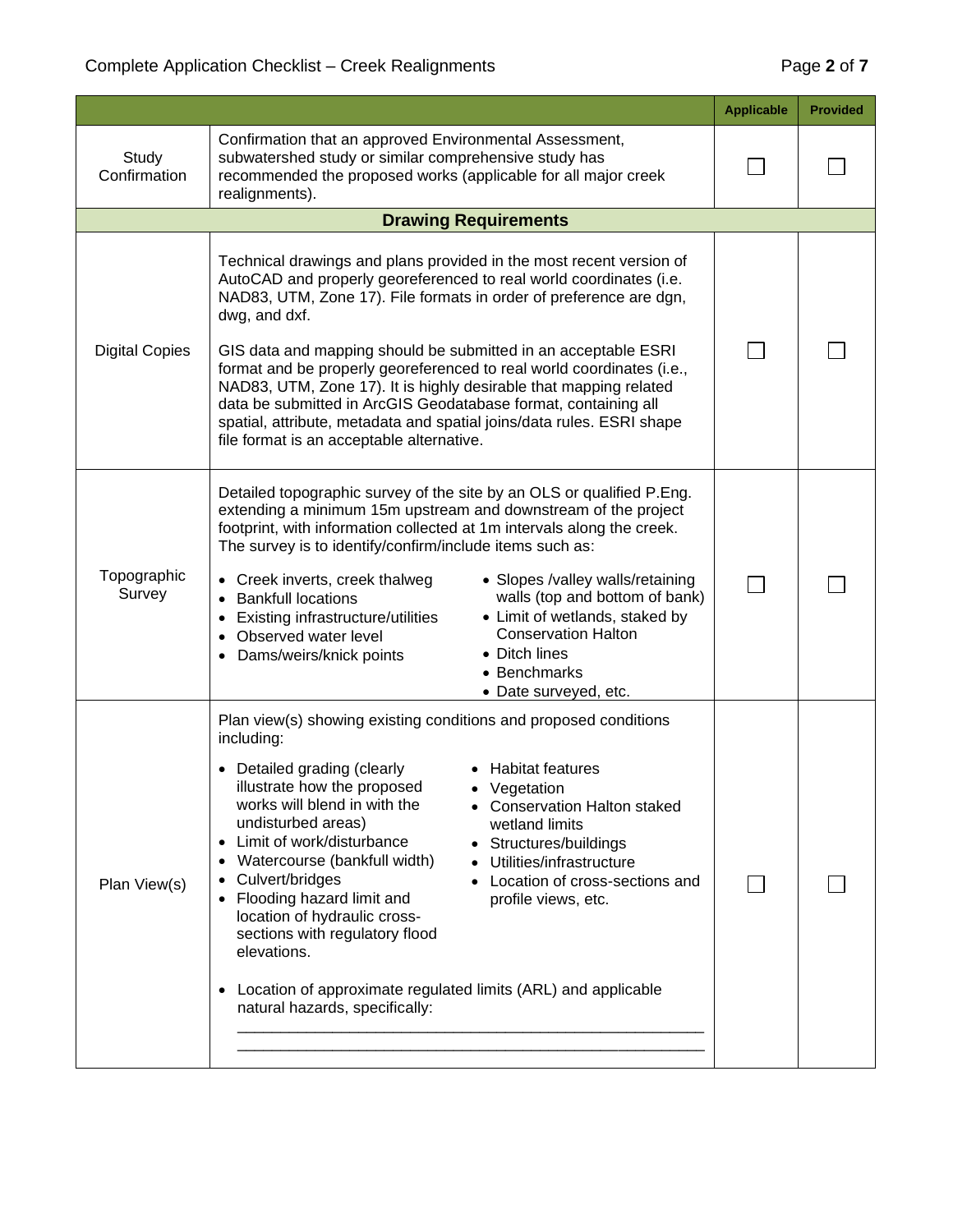## Complete Application Checklist – Creek Realignments **Page 3** of **7**

|                               |                                                                                                                                                                                                                                                                                                                                                                                                                                                              | <b>Applicable</b> | <b>Provided</b> |
|-------------------------------|--------------------------------------------------------------------------------------------------------------------------------------------------------------------------------------------------------------------------------------------------------------------------------------------------------------------------------------------------------------------------------------------------------------------------------------------------------------|-------------------|-----------------|
| Aerial<br>Photograph(s)       | Plan view of the proposed works and limits of disturbance (or other,<br>specifically<br>), superimposed over top of<br>a recent aerial photograph of the site. Please specify date of imagery.                                                                                                                                                                                                                                                               |                   |                 |
| Profile View(s)               | Existing and proposed longitudinal profile view(s) of the channel<br>(extending a minimum 15m upstream and downstream of project<br>footprint) clearly illustrating the existing conditions and proposed<br>development conditions. Drawings must clearly illustrate the works<br>and its interface with the upstream and downstream watercourse<br>reaches (creek invert, bank details, and overall gradient) that are to<br>remain undisturbed.            |                   |                 |
| Cross-sectional<br>View(s)    | Existing and proposed cross sectional views of the channel and valley<br>slope. Bankfull width, creek inverts and low flow channel for fish<br>passage must be illustrated.                                                                                                                                                                                                                                                                                  |                   |                 |
| <b>Habitat Features</b>       | Plan, section and profile details of proposed habitat features (e.g.<br>pools, riffles, dead snags, woody debris, etc.), as well as tie-in to the<br>proposed channel. Bank location (bankfull, low flow), must be clearly<br>identified on the above noted plans.                                                                                                                                                                                           |                   |                 |
| Substrate<br><b>Materials</b> | Type, size/gradation and depth of appropriate substrate material.<br>Details of granular mixtures proposed or native material to fill the void<br>spaces must also be included.                                                                                                                                                                                                                                                                              |                   |                 |
| Existing<br>Vegetation        | A vegetation inventory is required (including scientific names and ELC<br>community mapping to vegetation type). A Tree Preservation Plan is<br>also required. Tree protection fencing location and details must be<br>illustrated on the drawings. Follow applicable municipal tree protection<br>guidelines and by-laws and Conservation Halton's Guidelines on<br>Landscaping and Rehabilitation Plans (2021), available at<br>www.conservationhalton.ca. |                   |                 |
| Proposed<br>Vegetation        | Details on restoration, including a locally native, non-invasive seed mix<br>for disturbed areas as well as compensatory trees and/or shrubs must<br>be indicated on the drawings (including scientific names). Follow<br>Conservation Halton's Guidelines on Landscaping and Rehabilitation<br>Plans (2021), available at www.conservationhalton.ca. unless as<br>directed below:                                                                           |                   |                 |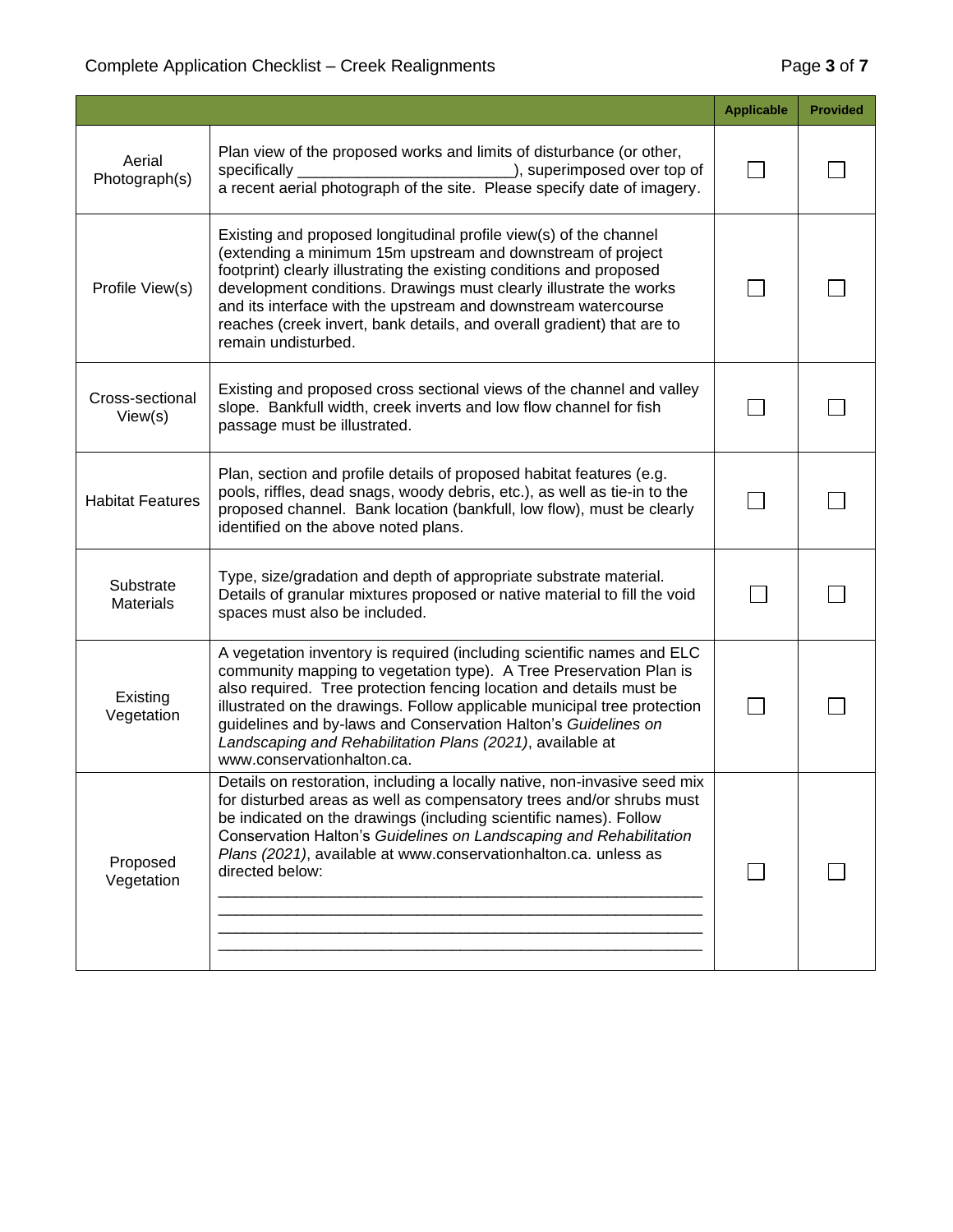|                                                                                                                                                                                                                                                                                                                                                                                                                              |                                                                                                                                                                                                                                                                                                                                                                                                                                                                                                                                                                                                                                                                                                                                                                                                                                                                                        | <b>Applicable</b> | <b>Provided</b> |  |
|------------------------------------------------------------------------------------------------------------------------------------------------------------------------------------------------------------------------------------------------------------------------------------------------------------------------------------------------------------------------------------------------------------------------------|----------------------------------------------------------------------------------------------------------------------------------------------------------------------------------------------------------------------------------------------------------------------------------------------------------------------------------------------------------------------------------------------------------------------------------------------------------------------------------------------------------------------------------------------------------------------------------------------------------------------------------------------------------------------------------------------------------------------------------------------------------------------------------------------------------------------------------------------------------------------------------------|-------------------|-----------------|--|
| Staging,<br>Phasing and<br><b>Access Route</b><br>Plans                                                                                                                                                                                                                                                                                                                                                                      | Details regarding the sequence of construction with consideration of<br>site management, best management practices, and aquatic/terrestrial<br>timing window restrictions. The construction sequence should<br>consider:<br>• Vegetation removal,<br>In-stream works,<br>Wildlife rescue plans,<br>Seasonal timing of landscaping and bioengineering,<br>• Stockpiling operations, etc.<br>The full limits of disturbance for access to the site must be delineated<br>with details regarding temporary crossings (if applicable). Efforts to<br>minimize the extent of the disturbance must be demonstrated.                                                                                                                                                                                                                                                                          |                   |                 |  |
| Details regarding sediment and erosion control measures, site<br>dewatering, equipment, materials, access to and from work area,<br>monitoring, site supervision, etc. See Erosion & Sediment Guidelines<br>for Urban Construction prepared by the Greater Golden Horseshoe<br>Erosion and<br>Area Conservation Authorities (www.sustainabletechnologies.ca) for<br>Sediment<br>additional guidance.<br><b>Control Plans</b> |                                                                                                                                                                                                                                                                                                                                                                                                                                                                                                                                                                                                                                                                                                                                                                                                                                                                                        |                   |                 |  |
|                                                                                                                                                                                                                                                                                                                                                                                                                              | Above plan is to be prepared by a qualified professional (i.e. CISEC,<br>CPESC or an approved equivalent).                                                                                                                                                                                                                                                                                                                                                                                                                                                                                                                                                                                                                                                                                                                                                                             |                   |                 |  |
|                                                                                                                                                                                                                                                                                                                                                                                                                              | <b>Technical Study Requirements</b>                                                                                                                                                                                                                                                                                                                                                                                                                                                                                                                                                                                                                                                                                                                                                                                                                                                    |                   |                 |  |
|                                                                                                                                                                                                                                                                                                                                                                                                                              | (Studies pertaining to flooding and erosion hazards must be completed in accordance with the<br>Ministry of Northern Development, Natural Resources & Forestry (NDMNRF) Technical Guidelines (MNR, 2002).                                                                                                                                                                                                                                                                                                                                                                                                                                                                                                                                                                                                                                                                              |                   |                 |  |
| Hydrology<br>Analysis                                                                                                                                                                                                                                                                                                                                                                                                        | A hydrologic analysis by a qualified P.Eng to confirm/generate peak<br>flows for the full range of storm events (typically 2, 5, 10, 25, 50, 100<br>year and Regional Storm). Digital and hard copy input and output files<br>must be provided.                                                                                                                                                                                                                                                                                                                                                                                                                                                                                                                                                                                                                                        |                   |                 |  |
| Hydraulic<br>Analysis                                                                                                                                                                                                                                                                                                                                                                                                        | A hydraulic analysis by a qualified P. Eng to verify that the proposed<br>works will not increase flooding risks to life or property. The analysis<br>must verify that flood storage is maintained and that there will be no<br>increased flood levels on adjacent properties and no increased on-site<br>flood risks. The assessment must be completed for the full range of<br>rainfall events. A hard copy and digital copy of all models must be<br>provided and must be accompanied by a summary table of pre and<br>post development flood elevations. The source of the hydraulic model<br>must also be specified. A plan view drawing showing the existing and<br>proposed flooding hazard limit as well as the location of hydraulic<br>cross-sections overlain on an existing topographic mapping and/or<br>grading plan (if grading changes are proposed) must be provided. |                   |                 |  |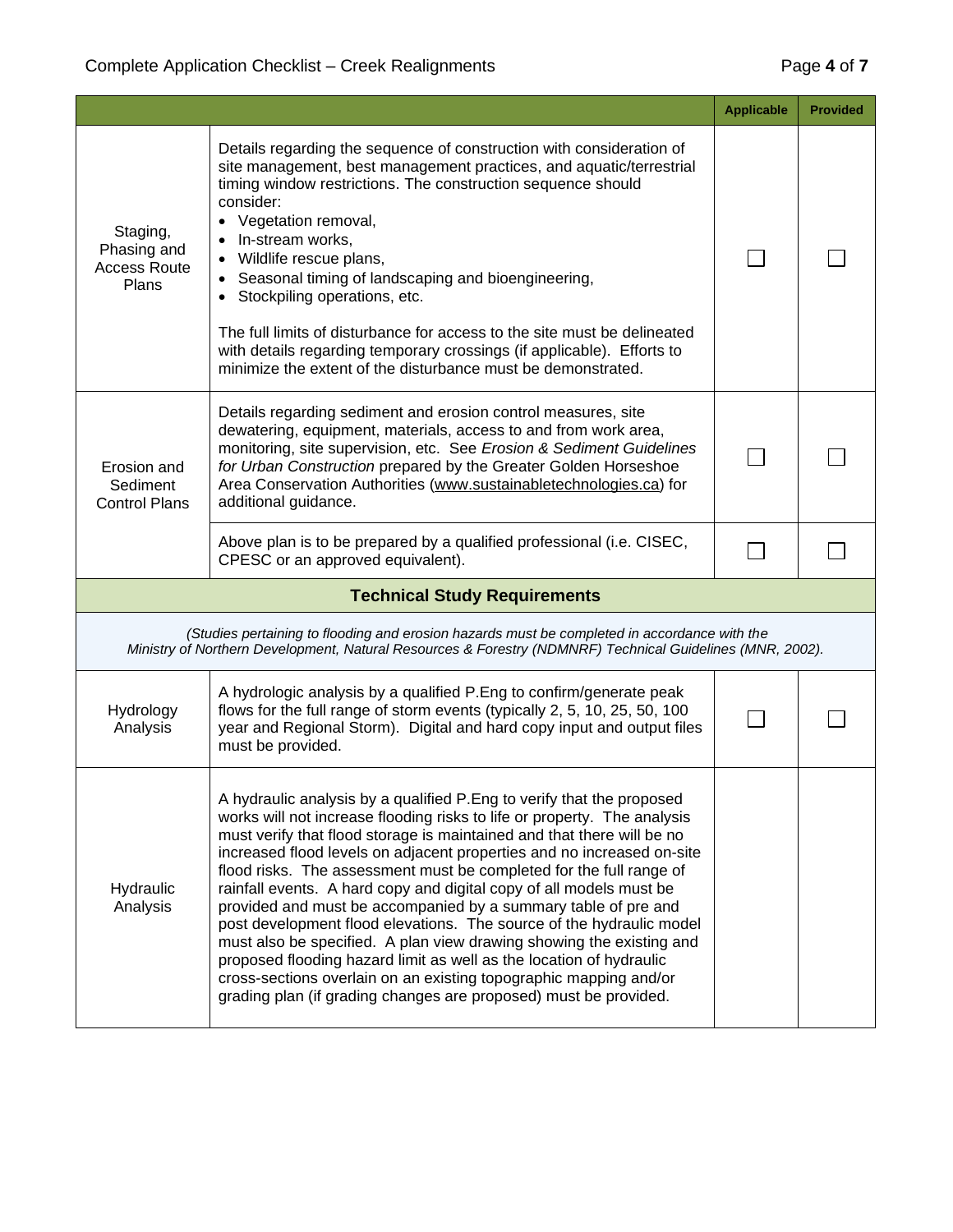|                                                 |                                                                                                                                                                                                                                                                                                                                                                                                                                                                                                                                                                                                                                                                                                                                                                                                                                                                                                                                                                                                                                                                                                                                                                     | <b>Applicable</b> | <b>Provided</b> |
|-------------------------------------------------|---------------------------------------------------------------------------------------------------------------------------------------------------------------------------------------------------------------------------------------------------------------------------------------------------------------------------------------------------------------------------------------------------------------------------------------------------------------------------------------------------------------------------------------------------------------------------------------------------------------------------------------------------------------------------------------------------------------------------------------------------------------------------------------------------------------------------------------------------------------------------------------------------------------------------------------------------------------------------------------------------------------------------------------------------------------------------------------------------------------------------------------------------------------------|-------------------|-----------------|
| Geotechnical<br>Assessment<br>(Slope Stability) | A geotechnical slope assessment by a qualified P.Eng. Where the<br>location of stable top of bank is required, staff will require plan and<br>cross-sectional views that illustrate, at a minimum, the site's<br>topographical information, location of watercourse, toe of slope, staked<br>top of bank, recommended toe erosion allowance, analyzed long term<br>stable slope allowance and recommended stable top of bank. The<br>location of the analyzed cross-sections must be shown on plan view.                                                                                                                                                                                                                                                                                                                                                                                                                                                                                                                                                                                                                                                            |                   |                 |
| <b>Fluvial</b><br>Geomorphic<br>Assessment      | A fluvial geomorphological assessment by a qualified licenced<br>professional (e.g. P.Geo.) with demonstrated expertise in natural<br>channel design to verify that the design has adequately allowed for<br>natural channel migration, fish/terrestrial passage, sediment transport,<br>and minimizes the risk to infrastructure. The study is to include, but<br>not be limited to;<br>Details on how the proposed design provides a natural<br>$\bullet$<br>channel morphology consistent with anticipated drainage,<br>gradient, and sediment transport regimes;<br>Channel migration, widening, potential downcutting/scour<br>٠<br>based on historical observations or acceptable modelling;<br>Potential changes in channel alignment and bank erosion in<br>$\bullet$<br>upstream and downstream reaches;<br>Appropriate bankfull flows, water depths, water velocities, and<br>$\bullet$<br>tractive forces. These parameters should be the same within<br>the project footprint as in upstream and downstream natural<br>areas;<br>Natural bottom substrate matching upstream and downstream<br>substrates with supporting substrate sizing calculations. |                   |                 |
| Meander belt<br>Assessment                      | A meander belt assessment by a qualified P.Geo. or P.Eng. to<br>establish the limits of the erosion hazard associated with the<br>watercourse. Multiple methodologies should be utilized for<br>comparison to determine the most appropriate setback.                                                                                                                                                                                                                                                                                                                                                                                                                                                                                                                                                                                                                                                                                                                                                                                                                                                                                                               |                   |                 |
| Hydrogeological<br>Assessment                   | A hydrogeological assessment by a qualified P.Eng or P.Geo. to study<br>the potential impacts to surface/groundwater interactions related to<br>creek relocation/lowering, dewatering, and discharge activities. The<br>assessment must provide adaptive management, mitigation and<br>monitoring strategies with considerations for discharge (quality and<br>quantity of water), construction phasing, etc.                                                                                                                                                                                                                                                                                                                                                                                                                                                                                                                                                                                                                                                                                                                                                       |                   |                 |
| <b>Aquatic Habitat</b><br>Assessment            | Detailed description and habitat map of in-stream and bank habitat<br>features including bankfull width, pools, riffles, undercut banks,<br>eroding banks, root wads and large woody debris, thalweg/low flow<br>location, backwater areas, substrate type, etc. See the Interim<br>Environmental Guide for Fisheries (MTO, April 2020) for further<br>guidance.                                                                                                                                                                                                                                                                                                                                                                                                                                                                                                                                                                                                                                                                                                                                                                                                    |                   |                 |
| Additional<br><b>Fisheries</b><br>Requirements  | Fish passage assessment based on the sustained and burst speeds of<br>the weakest species for baseflow conditions up to a 2-year storm<br>(unless otherwise advised by Conservation Halton staff).                                                                                                                                                                                                                                                                                                                                                                                                                                                                                                                                                                                                                                                                                                                                                                                                                                                                                                                                                                  |                   |                 |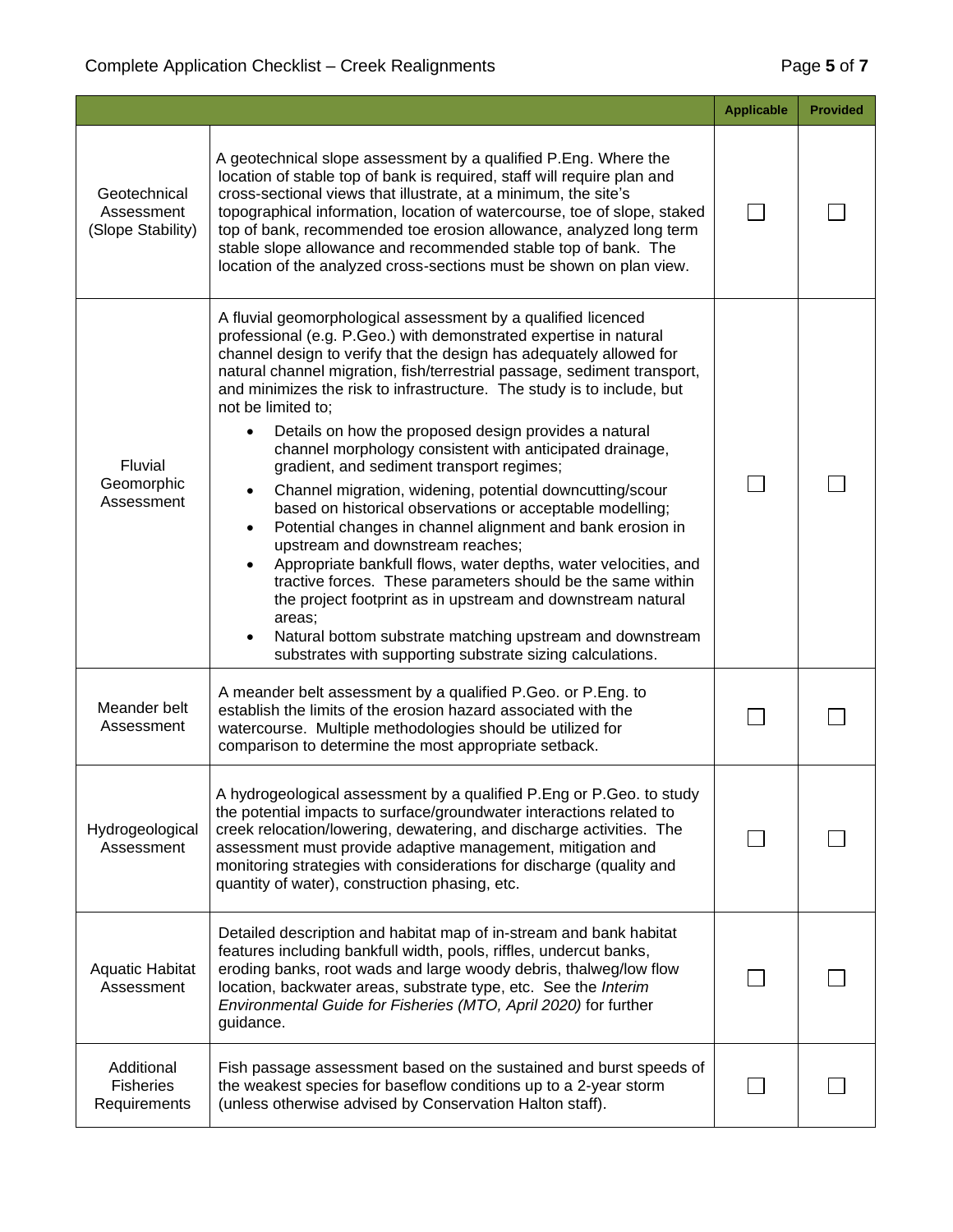|                         |                                                                                                                                                                            | <b>Applicable</b> | <b>Provided</b> |
|-------------------------|----------------------------------------------------------------------------------------------------------------------------------------------------------------------------|-------------------|-----------------|
| <b>Ecological Study</b> | An Ecological Study. Reference must be made to Conservation<br>Halton's Guidelines for Ecological Studies, available at:<br>www.conservationhalton.ca.                     |                   |                 |
| Monitoring Plan         | A detailed adaptive management/monitoring plan outlining elements of<br>the works that are to be monitored, and the methodology, frequency,<br>and duration of monitoring. |                   |                 |

| <b>Other Requirements</b>                                                                                                                                                                                                                                                                                                                                                                                                                                                                                                                                                                                                                                                                    |  |               |            |
|----------------------------------------------------------------------------------------------------------------------------------------------------------------------------------------------------------------------------------------------------------------------------------------------------------------------------------------------------------------------------------------------------------------------------------------------------------------------------------------------------------------------------------------------------------------------------------------------------------------------------------------------------------------------------------------------|--|---------------|------------|
|                                                                                                                                                                                                                                                                                                                                                                                                                                                                                                                                                                                                                                                                                              |  |               |            |
| On November 25, 2013, amendments to the Canadian Fisheries Act, associated Applications<br>for Authorization (under Paragraph 35(2) (b) of the Fisheries Act Regulations) and Information<br>Requirements Regulations came into force. Depending on the scale of works, as you will be<br><b>Fisheries</b><br>conducting a project in/near water, the proponent has responsibilities under the Fisheries Act<br>Act<br>to ensure serious harm to fish is avoided. Please refer to the Department of Fisheries and<br>Oceans (DFO) website for additional information. Alternatively, questions can be directed to<br>DFO by phone 1 855 852-8320 or email fisheriesprotection@dfo-mpo.gc.ca. |  |               |            |
|                                                                                                                                                                                                                                                                                                                                                                                                                                                                                                                                                                                                                                                                                              |  |               | Applicable |
| Staff are aware that the Ministry of Environment, Conservation and<br>Parks (MECP) may have outstanding concerns with respect to species<br>listed on the Species at Risk in Ontario list as it pertains to the<br>Endangered<br>Endangered Species Act (ESA) in the immediate area around this<br>Species<br>project. Please contact MECP and DFO directly to determine what<br>detailed project information will be required to begin the ESA approval<br>process: SAROntario@ontario.ca                                                                                                                                                                                                   |  |               |            |
| Prepared by: _                                                                                                                                                                                                                                                                                                                                                                                                                                                                                                                                                                                                                                                                               |  | Signature: __ |            |